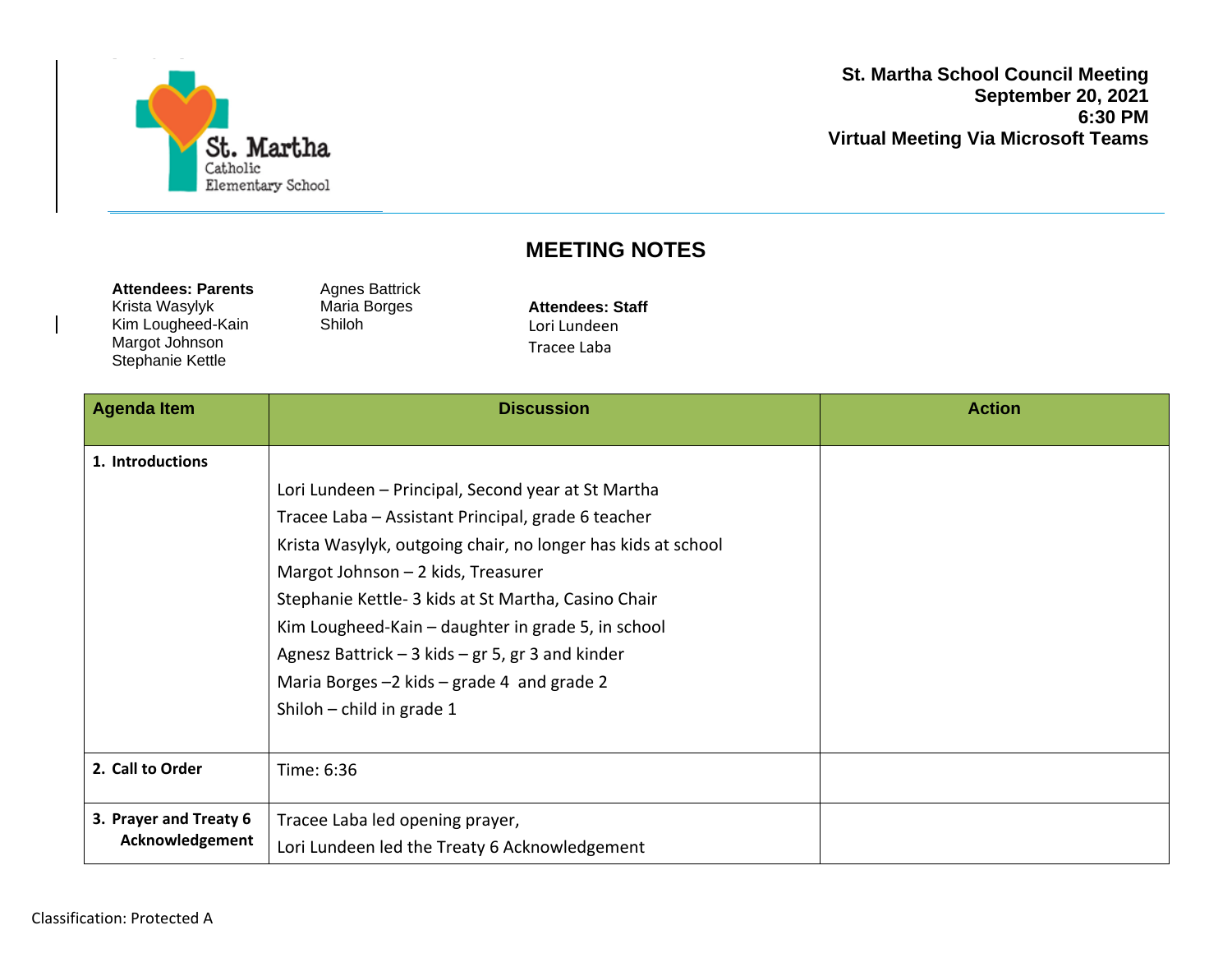| 4. Approval of Agenda                                         | Revised - addition of motions                                                                                                                                                           |  |
|---------------------------------------------------------------|-----------------------------------------------------------------------------------------------------------------------------------------------------------------------------------------|--|
|                                                               | Approved: Stephanie Kettle                                                                                                                                                              |  |
|                                                               | Seconded: Margot Johnson                                                                                                                                                                |  |
| 5. Introductions                                              |                                                                                                                                                                                         |  |
| 6. Approval of<br><b>Previous Meeting's</b><br>Minutes (date) | Approved: Krista Wasylyk<br>2 <sup>nd</sup> : Stephanie Kettle                                                                                                                          |  |
| 7. Elections/New<br><b>Committee Formed</b>                   | Chair<br>Kim Lougheed-Kain nominated by Stephanie Kettle                                                                                                                                |  |
|                                                               | Vice Chair<br>Agniesz Battrick nominated by Krista Wasylyk                                                                                                                              |  |
|                                                               | Secretary<br>Maria Borges nominated by Stephanie Kettle                                                                                                                                 |  |
|                                                               | Treasurer $-$<br>Margot Johnson nominated by Kim Lougheed-Kain                                                                                                                          |  |
|                                                               | Casino Chair<br>Stephanie Kettle nominated by Kim Lougheed-Kain                                                                                                                         |  |
|                                                               | All voted in unanimously.                                                                                                                                                               |  |
| 8. Old Business -<br><b>Action Items</b>                      | No Old Business/Action Items                                                                                                                                                            |  |
| 9. Principal/Staff<br>Report                                  | Hoping for no covid updates - everyone received back to<br>$\blacksquare$<br>school plan, already had revisions as we move along<br>Students wearing masks, hand sanitizing, kids doing |  |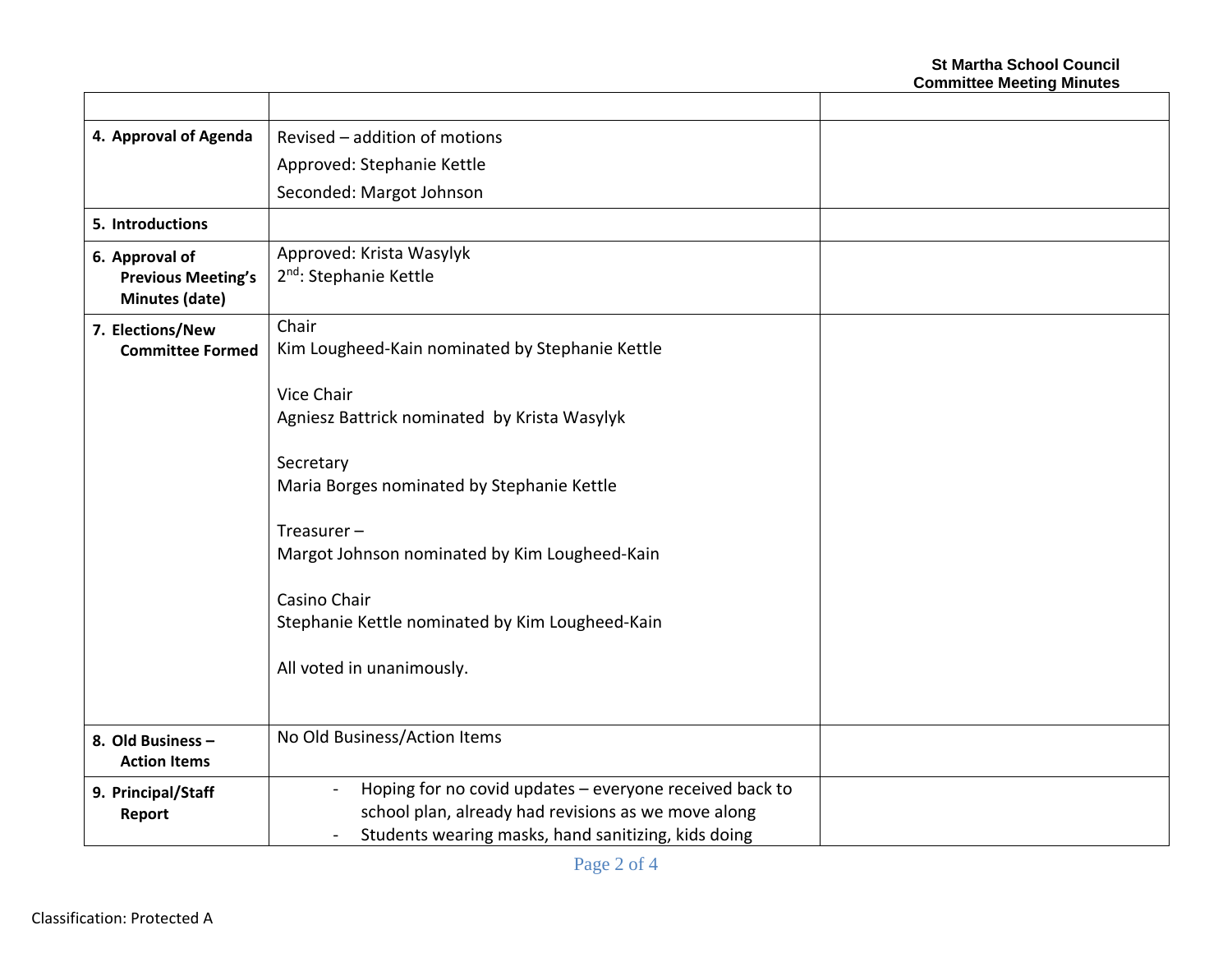|                                      | amazing job<br>Note to Parents - do daily screening at home, if child sick,<br>please keep at home<br>No contact tracing with AB health, do have notification<br>letter.<br><b>SEPTEMBER EVENTS:</b><br>Terry Fox Run - each class on own to keep within cohorts<br>(Bring a Toonie For Terry)<br>Picture Day - Sept 28<br>Orange Shirt Day - Sept 29<br>Truth and Reconciliation Day - Sept 30 (no school)<br><b>OCTOBER EVENTS:</b><br>All celebrations online until covid rules change (students<br>to listen in classroom)<br>*Question: Can parents watch? Will tape and advise of link<br>for parents to review after<br>Grade Six Immunizations - will get updates from AHS<br>$\blacksquare$<br>Oct 18 - Faith Development Day - no school for students<br>Halloween celebrations - Oct 29 - info coming - likely<br>classroom parties only, parents will be notifed closer to<br>Halloween<br>Approx 200 kids in school - will report final number at end<br>of Sept. |
|--------------------------------------|--------------------------------------------------------------------------------------------------------------------------------------------------------------------------------------------------------------------------------------------------------------------------------------------------------------------------------------------------------------------------------------------------------------------------------------------------------------------------------------------------------------------------------------------------------------------------------------------------------------------------------------------------------------------------------------------------------------------------------------------------------------------------------------------------------------------------------------------------------------------------------------------------------------------------------------------------------------------------------|
| 8.0 Reports                          |                                                                                                                                                                                                                                                                                                                                                                                                                                                                                                                                                                                                                                                                                                                                                                                                                                                                                                                                                                                |
| 8.1 Chairs Report                    | Nothing to Report                                                                                                                                                                                                                                                                                                                                                                                                                                                                                                                                                                                                                                                                                                                                                                                                                                                                                                                                                              |
| 9.0 All Other/New<br><b>Business</b> | No new business                                                                                                                                                                                                                                                                                                                                                                                                                                                                                                                                                                                                                                                                                                                                                                                                                                                                                                                                                                |
| 11. Next Meeting                     | November 22, 2021<br>6:30 pm<br>Date:<br>Time:<br>Location: virtual via Teams                                                                                                                                                                                                                                                                                                                                                                                                                                                                                                                                                                                                                                                                                                                                                                                                                                                                                                  |